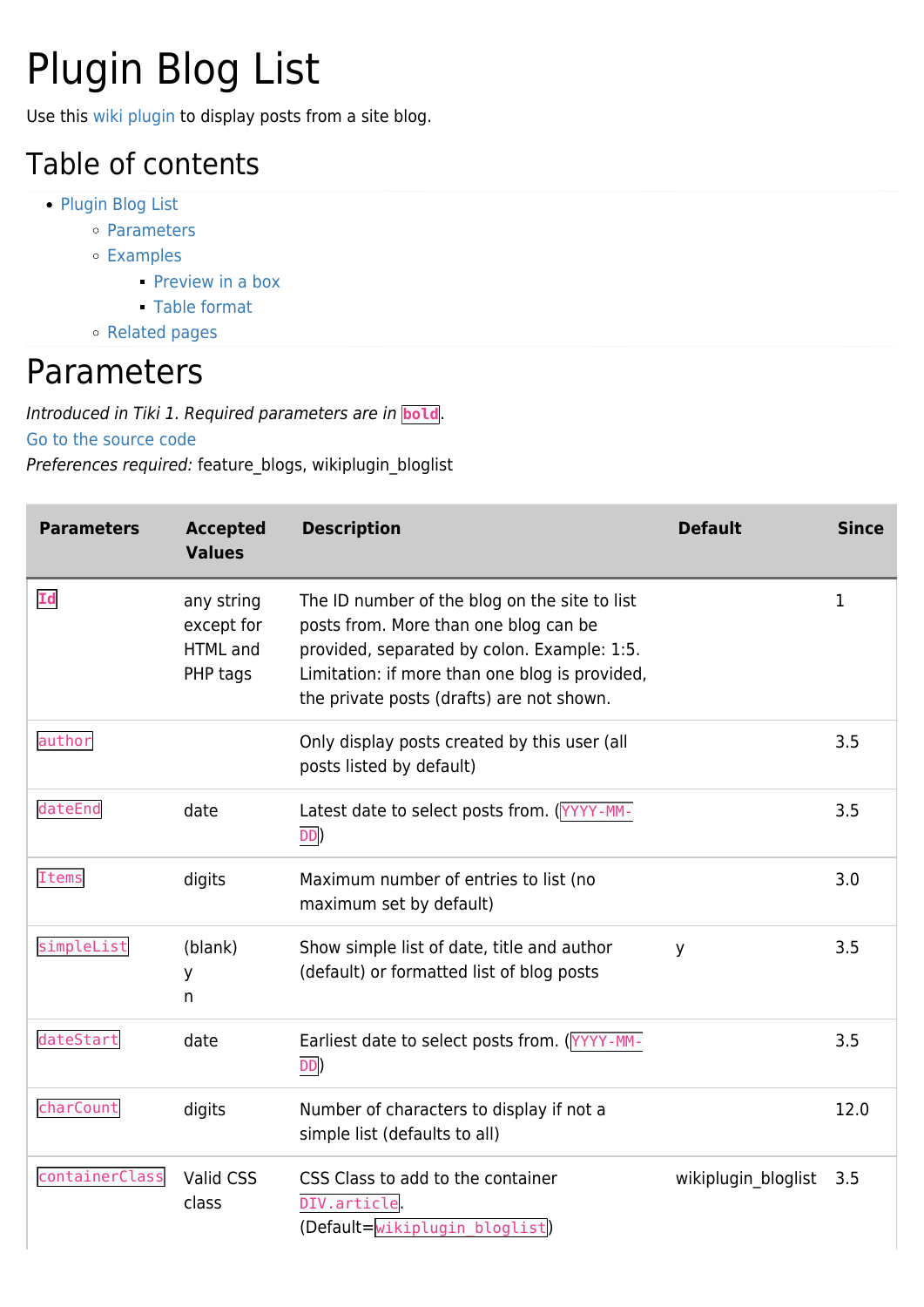| ellipsis     | (blank)<br>у<br>n | If not a simple list and Character Count is<br>non-zero, then marking this as yes will put<br>ellipsis () at end of text (default).          | y | 12.0 |
|--------------|-------------------|----------------------------------------------------------------------------------------------------------------------------------------------|---|------|
| more         | у<br>n            | If not a simple list and Character Count is<br>non-zero, then marking this as yes will put a<br>"More" link to the full entry (default).     | y | 12.0 |
| showIcons    | У<br>n            | If not a simple list, marking this as no will<br>prevent the "edit" and "print" type icons from<br>displaying (default is to show the icons) | y | 12.0 |
| useExcerpt   | (blank)<br>У<br>n | If the blog has "Use post excerpt" enabled<br>then use excerpts where available (default)                                                    | y | 13.2 |
| wordBoundary | y<br>n            | If not a simple list and Character Count is<br>non-zero, then marking this as yes will break<br>on word boundaries only.                     | у | 12.0 |

### Examples Preview in a box

This code:

```
{BOX(bg="beige" width="48%" )}__weBlog: Modern Computing__
{bloglist Id="2" Items="1" simpleList="n" charCount="256" wordBoundary="y" ellipsis="y"
more="y" showIcons="n"}{BOX}
```
Would Produce (from another site):

| <b>Blinded by the Lights</b> |                                                              |  |  |
|------------------------------|--------------------------------------------------------------|--|--|
|                              | <b>Published by Steve X</b>                                  |  |  |
|                              | The stars overhead are truly a gift to behold. They have     |  |  |
|                              | fascinated, even inspired, great minds throughout history.   |  |  |
|                              | Stars have represented the infinite possibilities that exist |  |  |
|                              | around us in parables ranging from cliched terms to the      |  |  |
|                              | texts of great <more></more>                                 |  |  |

#### Table format

This code:

```
{bloglist Id="1" Items="3"}
```